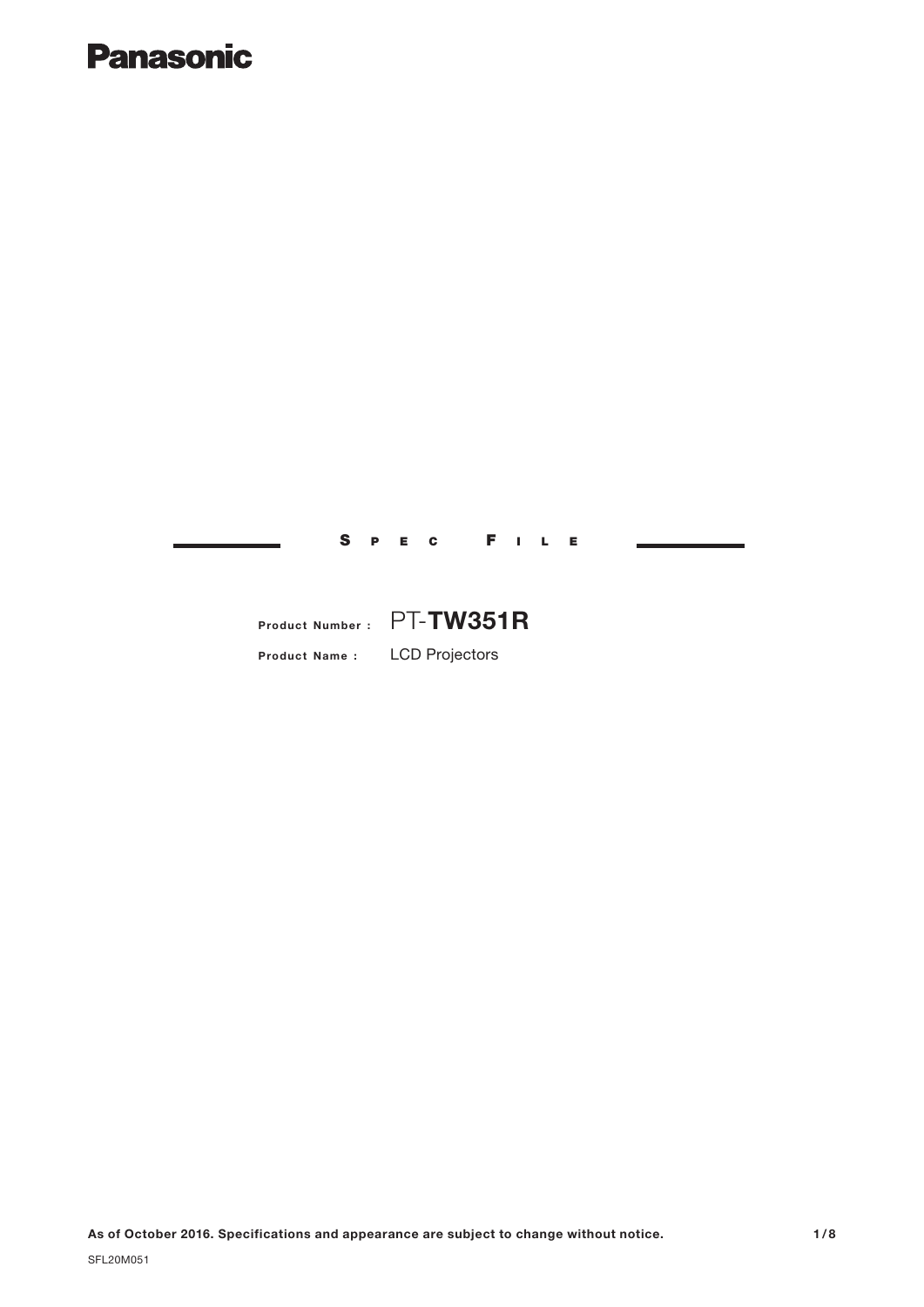## **Specifications**

# LCD Projectors **PT-TW351R**

| Main unit                                   |                        |                                                                                                                          |  |  |
|---------------------------------------------|------------------------|--------------------------------------------------------------------------------------------------------------------------|--|--|
| Power supply                                |                        | AC100-240V 3.5A 50/60 Hz                                                                                                 |  |  |
| Power consumption                           |                        | 300W                                                                                                                     |  |  |
|                                             |                        | 6W when Standby mode set to Normal,                                                                                      |  |  |
|                                             |                        | 0.5W when Standby mode set to Eco*1                                                                                      |  |  |
| LCD panel                                   | Panel size             | 15.0 mm (0.59 inches) diagonal (16:10 aspect ratio)                                                                      |  |  |
|                                             | Display method         | Transparent LCD panel (x 3, R/G/B)                                                                                       |  |  |
|                                             | Drive method           | Active matrix method                                                                                                     |  |  |
|                                             | Pixels                 | 1,024,000 (1,280 $\times$ 800) $\times$ 3, total of 3,072,000 pixels                                                     |  |  |
|                                             | Pixel configuration    | Stripe                                                                                                                   |  |  |
| Lens                                        |                        | Fixed zoom, manual focus F1.8 f 6.08mm                                                                                   |  |  |
| Throw ratio                                 |                        | 0.46:1                                                                                                                   |  |  |
| Lamp                                        |                        | 230 W UHM lamp                                                                                                           |  |  |
| Lamp/Filter* <sup>2</sup> Replacement Cycle |                        | Normal: 5,000hrs / Eco1: 6,000hrs / Eco2: 10,000hrs                                                                      |  |  |
| Screen size                                 |                        | 50-100 inches (1.27-2.54 m) diagonally, 16:10 aspect ratio                                                               |  |  |
| Colors                                      |                        | Full color (16,777,216 colors)                                                                                           |  |  |
| Brightness*3                                |                        | 3,300 lumens (lamp power: normal)                                                                                        |  |  |
| Center-to-corner uniformity*3               |                        | 80%                                                                                                                      |  |  |
| Contrast <sup>*3</sup>                      |                        | 16,000:1 (all white/all black, Image mode:Dynamic,                                                                       |  |  |
|                                             |                        | Lamp control: Normal, Iris: On)                                                                                          |  |  |
| Resolution                                  |                        | $1,280 \times 800$ pixels (Input signals that exceed this resolution will be<br>converted to $1,280 \times 800$ pixels.) |  |  |
| Optical axis shift                          |                        | 7.25:1(fixed)                                                                                                            |  |  |
| Keystone correction range                   |                        | Vertical: ±15°, horizontal: ±15°                                                                                         |  |  |
| Installation                                |                        | Ceiling/floor, front/rear (menu selection)                                                                               |  |  |
| Built-in speaker                            | Output power           | 10 W (monaural) $\times$ 1                                                                                               |  |  |
| Terminals                                   | HDMI IN                | HDMI 19-pin $\times$ 1, HDCP and Deep Color compatible                                                                   |  |  |
|                                             |                        | Audio signal: linear PCM                                                                                                 |  |  |
|                                             |                        | (sampling frequencies: 48 kHz, 44.1 kHz, 32 kHz)                                                                         |  |  |
|                                             | COMPUTER (RGB) 1 IN    | D-sub HD 15-pin (female) $\times$ 1                                                                                      |  |  |
|                                             | <b>R, G, B</b>         | R, G, B: 0.7 Vp-p, 75 ohms;                                                                                              |  |  |
|                                             |                        | HD/VD, SYNC: high impedance, TTL (positive/negative automatic)                                                           |  |  |
|                                             | $Y$ , PB (CB), PR (CR) | Y: 1.0 Vp-p (including sync signal), 75 ohms                                                                             |  |  |
|                                             |                        | PB (CB), PR (CR): 0.7 Vp-p, 75 ohms                                                                                      |  |  |
|                                             | S-VIDEO                | Y: 1.0 Vp-p; C: 0.286 Vp-p, 75 ohms                                                                                      |  |  |
|                                             |                        | NOTE: D-Sub -S video conversion cable (ET-ADSV) is required.                                                             |  |  |
|                                             | COMPUTER (RGB) 2 IN    | D-sub HD 15-pin (female) $\times$ 1                                                                                      |  |  |
|                                             | R, G, B                | R, G, B: 0.7 Vp-p, 75 ohms;                                                                                              |  |  |
|                                             |                        | HD/VD, SYNC: TTL (positive/negative automatic)                                                                           |  |  |
|                                             | MONITOR OUT            | D-sub HD 15-pin (female) $\times$ 1                                                                                      |  |  |
|                                             | R, G, B                | R, G, B: 0.7 Vp-p, 75 ohms;                                                                                              |  |  |
|                                             |                        | HD/VD, SYNC: TTL (positive/negative polarity compatible)                                                                 |  |  |
|                                             | VIDEO IN               | Pin jack $\times$ 1, 1.0 Vp-p, 75 ohms                                                                                   |  |  |
|                                             | AUDIO IN 1             | M3 (L, R) $\times$ 1, 0.5 Vrms                                                                                           |  |  |
|                                             | AUDIO IN 2             | Pin jack $\times$ 2 (L, R $\times$ 1), 0.5 Vrms                                                                          |  |  |
|                                             | AUDIO OUT              | M3 (L, R) $\times$ 1 (monitor out: 0-2.0 Vrms, variable)                                                                 |  |  |
|                                             | <b>SERIAL IN</b>       | D-sub 9-pin (female) $\times$ 1, for external control (RS-232C compliant)                                                |  |  |
|                                             | LAN                    | RJ-45 $\times$ 1, for network connection, compliant with PJLink <sup>TM</sup> ,                                          |  |  |
|                                             |                        | 100Base-TX/10Base-T                                                                                                      |  |  |
|                                             | <b>USB</b>             | USB A (type A) connector $\times$ 1,<br>for Memory Viewer/Wireless Module (Out put 5V MAX 500mA)                         |  |  |
|                                             |                        | USB B (type B) connector $\times$ 1, for USB Display                                                                     |  |  |
|                                             |                        |                                                                                                                          |  |  |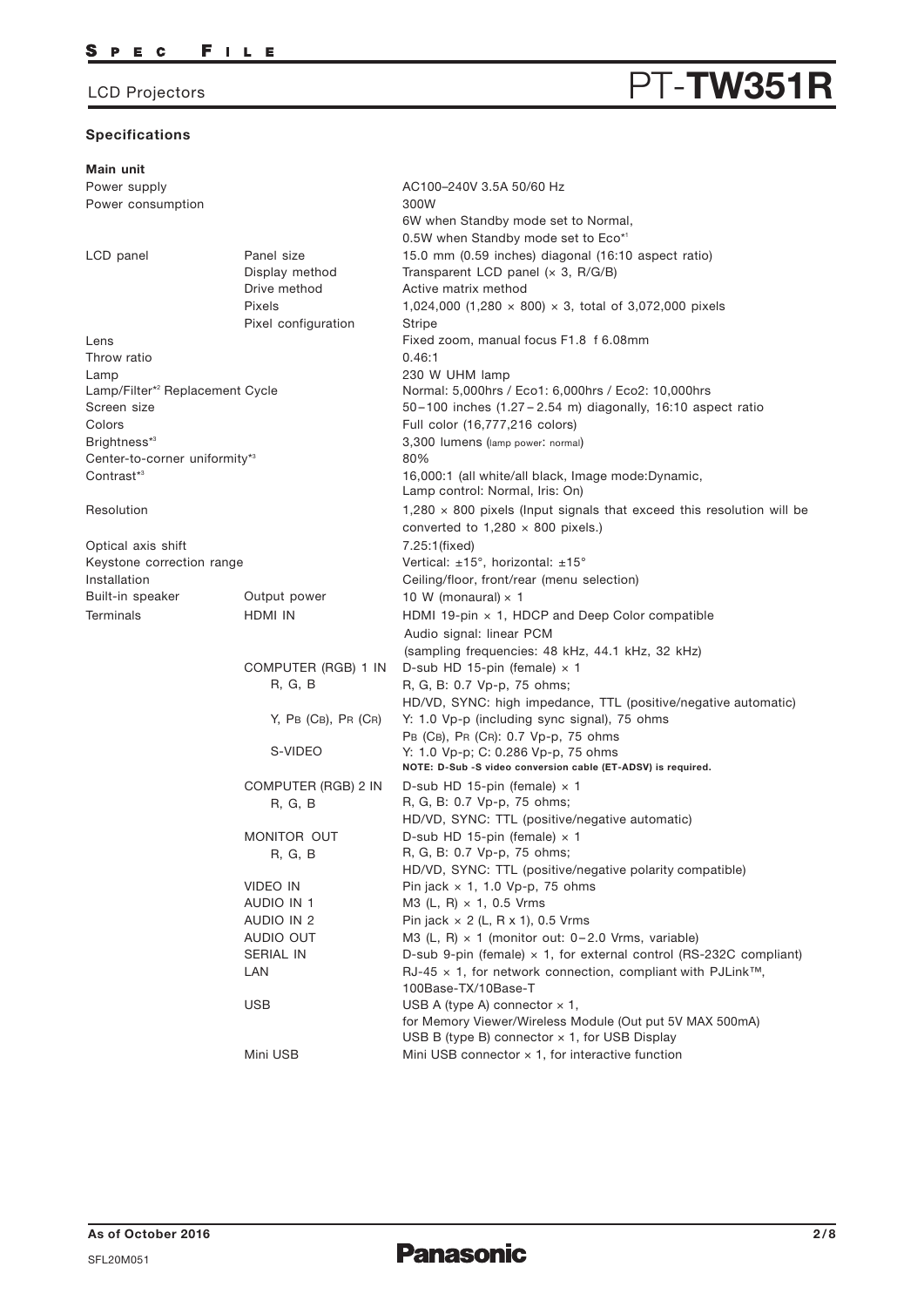### FILE P E C

Power cord length Cabinet materials Dimensions (W  $\times$  H  $\times$  D)

Weight\* 5 Operation noise\*3

Operating temperature

Operating humidity

### **Remote control unit**

Power supply Operation range\*6

Dimensions ( $W \times H \times D$ ) Weight

### **Supplied accessories**

### **Optional accessories**

Replacement Lamp Unit Replacement Filter Unit Ceiling Mount Bracket Ceiling Mount Bracket Projector Mount Bracket Wireless Module Interactive Light Pen Interactive Pointer D-SUB - S-Video conversion cable

### **Power cord**

(One set is two cords) (K2CT3YY00080 x 1) (K2CM3YY00040 x 1)





(U Model only x 1) (K2CG3YY00185)



(D Model only x 1) (K2CZ3YY00062)



**Weights and dimensions shown are approximate. Specifications subject to change without notice.**

- **\*1 When the Standby mode is set to Eco, network functions such as power on over the LAN network will not operate. Also, only certain commands can be received for external control using the serial terminal.**
- **\*2 Usage environment affects the duration of filter.**
- **\*3 Measurement, measuring conditions, and method of notation all comply with ISO 21118 international standards.**
- **\* 4 With legs at shortest position.**
- **\* 5 Average value. May differ depending on models.**
- **\* 6 Operation range differs depending on environments.**

**As of October 2016 3/8**

# LCD Projectors **PT** - **TW351R**

3 m (9 ft 10 in) Molded plastic 335 × 134.1\*4 × 329 mm  $(13-3/16 \times 5-1/4^{*4} \times 12-15/16)$  inches) Approx. 3.9 kg (8.6 lbs) 20%–80% (no condensation) 37 dB (Lamp power: Normal), 33 dB (Lamp power: Eco1) 28 dB (Lamp power: Eco2) 5°C–40°C (41°F–104°F) [at less than 1,400 m (4,593 ft.) ;[High land]:[off] 5°C–35°C (41°F–95°F) [at 1,400 m to 2,700 m (4,593 ft. to 8,858 ft.);[High land]:[on1] 5°C–30°C (41°F–86°F) [at 2,700 m to 3,000 m (8,858 ft. to 9,843 ft.);[High land]:[on2]

3 V DC (R03/LR03/AAA type battery × 2) Approx. 5 m (16 ft 5 in) when operated from directly in front of the signal receptor  $44 \times 105 \times 20.5$  mm (1-23/32  $\times$  4-1/8  $\times$  13/16 inches) Approx. 63 g (2.22 oz) (including batteries)

Power cord (Number and size of cords depends on region) Wireless remote control unit  $(x 1)$ Batteries for remote control (R03/LR03/AAA type  $\times$  2) Computer signal cable[VGA cable]  $1.5$  m [4 ft 11 in]  $(x 1)$ USB cable 4.5 m (14 ft 9 in) Interactive Light pen  $(x 2)$ Batteries for Interactive Light pen (R03/LR03/AAAtype  $\times$  4) Software CD-ROM (Instruction Manual, Multi Monitoring and Control Software,LightPen3 Software, SP9 Driver [for Mac OS]) (× 1)

ET-LAL500 ET-RFL300 ET-WML100 ET-PKL100H (for high ceilings) ET-PKL100S (for low ceilings) ET-PKL430B ET-ADSV ET-PEN100 ET-PNT100

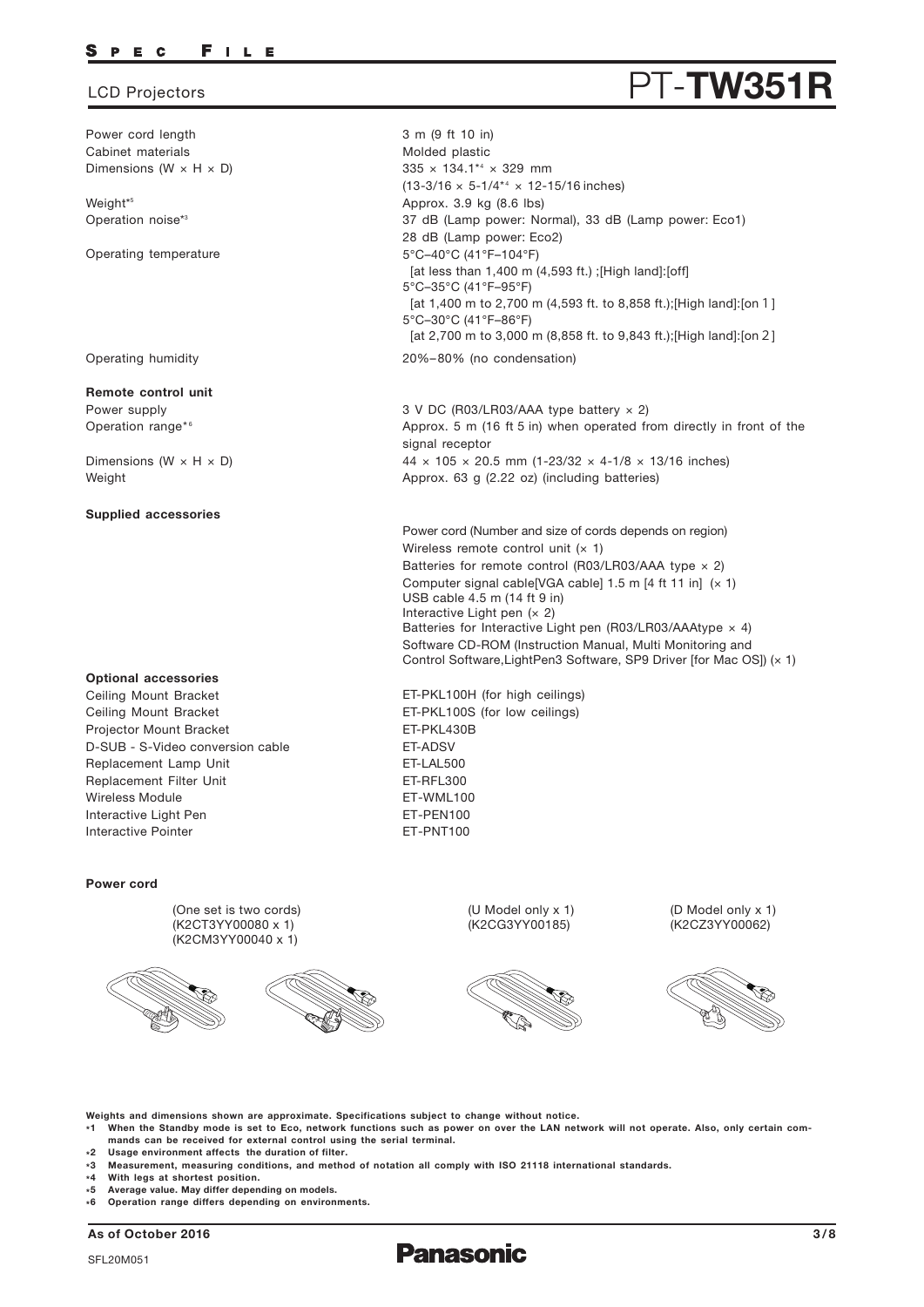### FILE S P E C

# LCD Projectors **PT-TW351R**

## **Dimensions**



## **Terminals**



- 1 Audio output
- 2 Video input
- 3 Computer 1 input
- 4 Computer 2 input
- 5 HDMI input
- 6 LAN connector
- 7 USB B connector
- 8 USB A connector
- 9 Audio input 1
- 10 Audio input 2
- 11 Serial input
- 12 Monitor output
- 13 Mini USB connector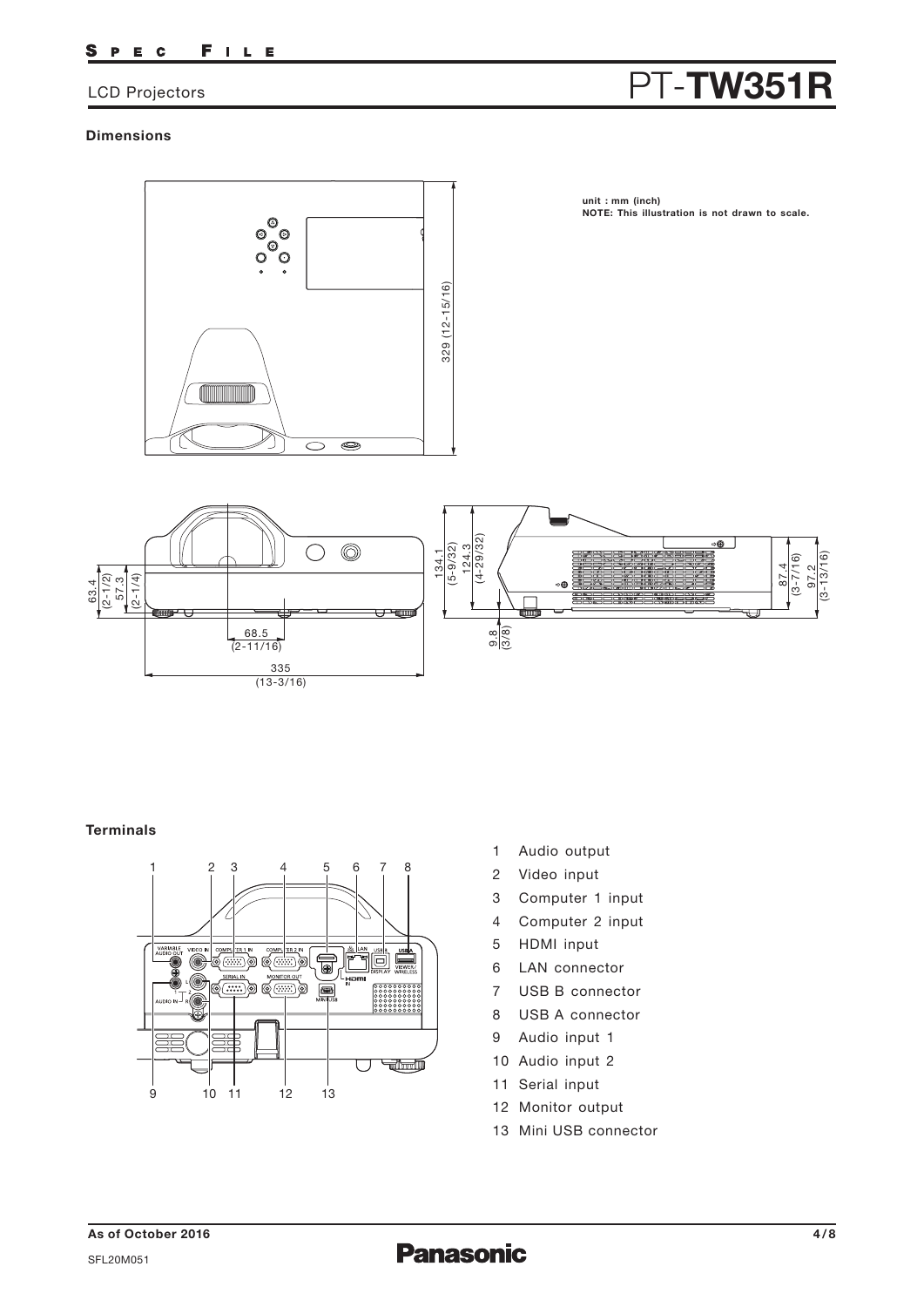# LCD Projectors **PT-TW351R**

## **Standard setting-up position**



## **Caution:**

- All construction work should be done by a qualified technician.
- When mounting to the ceiling, use the special mounting bracket. Furthermore, in order to prevent it from falling down from the ceiling, use the supplied wire on the Projector Mount Bracket.

| Projection distance for 16:10 aspect ratio screen |  |
|---------------------------------------------------|--|
|---------------------------------------------------|--|

| Projection size<br>[diagonal]   | Projection distance [L] | Height from the edge of screen<br>to center of lens [H] |
|---------------------------------|-------------------------|---------------------------------------------------------|
| 50″<br>1.27 m $/$               | $0.48$ $(1.59)$         | (0.35)<br>0.11                                          |
| 60″<br>1.52 m $/$               | 0.59<br>(1.93)          | 0.13<br>(0.42)                                          |
| 70″<br>1.78 m $/$               | 0.69<br>(2.27)          | (0.49)<br>0.15                                          |
| $2.03 \text{ m} / 80$ "         | (2.61)<br>0.80          | (0.57)<br>0.17                                          |
| $90^{''}$<br>$2.29 \text{ m}$ / | 0.90<br>(2.95)          | 0.19<br>(0.64)                                          |
| $2.54 \text{ m} / 100$ "        | (3.29)<br>1.00          | 0.22<br>(0.71)                                          |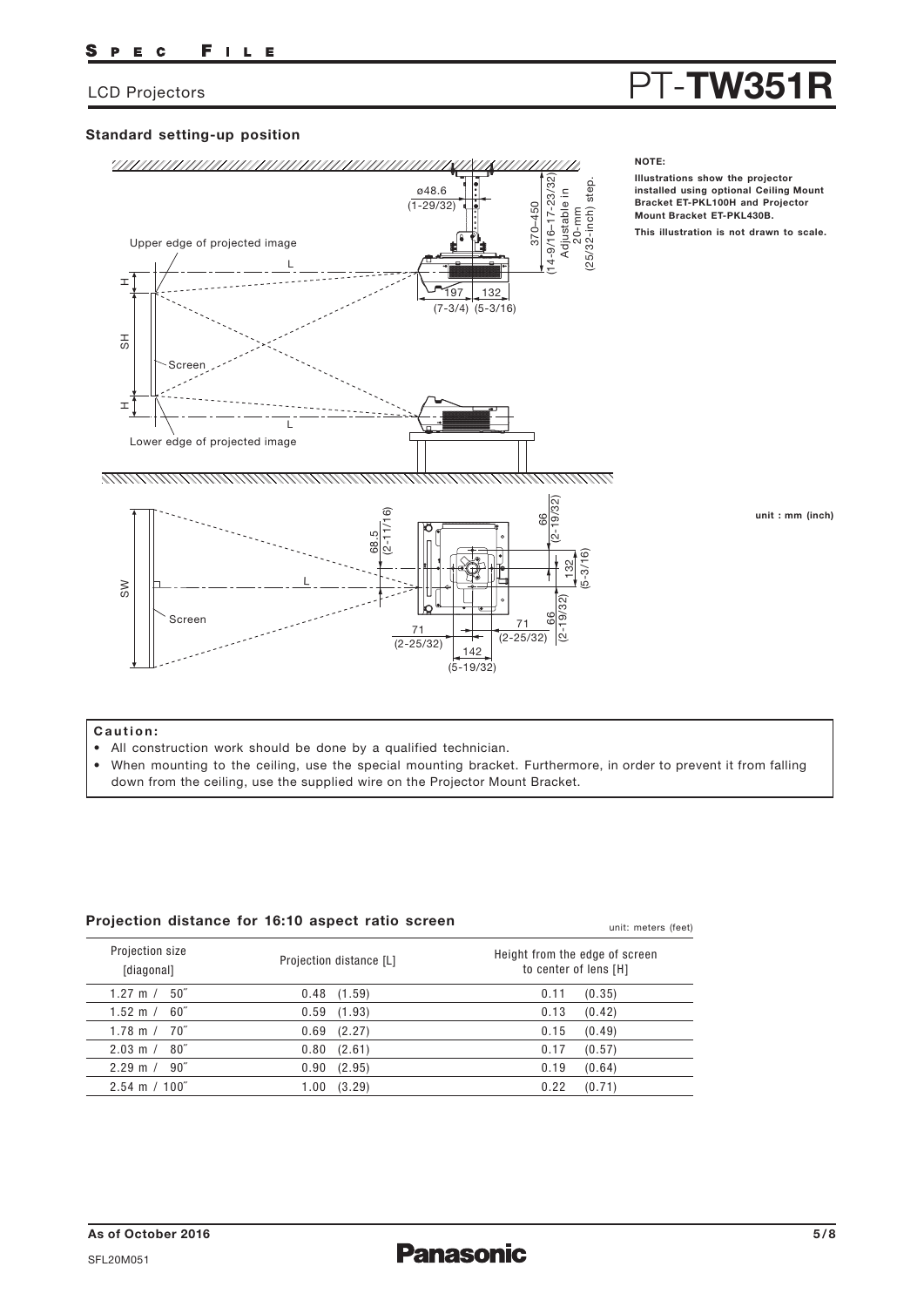# **Projection distance for 16:9 aspect ratio screen** unit: meters (feet)

| Projection size<br>[diagonal] | Projection distance [L] | Height from the edge of screen<br>to center of lens [H] |
|-------------------------------|-------------------------|---------------------------------------------------------|
| $50^{\circ}$<br>1.27 m $/$    | (1.63)<br>0.50          | (0.48)<br>0.15                                          |
| 1.52 m $/$<br>$60^{\circ}$    | (1.98)<br>0.60          | (0.57)<br>0.17                                          |
| $1.78 \text{ m} / 70^{7}$     | (2.33)<br>0.71          | 0.20<br>(0.67)                                          |
| $2.03 \text{ m} / 80$ "       | (2.69)<br>0.82          | 0.23<br>(0.76)                                          |
| $2.29 \text{ m}$ /<br>90"     | (3.03)<br>0.92          | 0.26<br>(0.86)                                          |
| $2.54 \text{ m} / 100$ "      | (3.38)<br>1.03          | 0.29<br>(0.95)                                          |

## **Projection distance for 4:3 aspect ratio screen**

| Projection size<br>[diagonal] | Projection distance [L] | Height from the edge of screen<br>to center of lens [H] |
|-------------------------------|-------------------------|---------------------------------------------------------|
| $50^{\circ}$                  | 0.55                    | (0.35)                                                  |
| 1.27 m $/$                    | (1.82)                  | 0.11                                                    |
| 60"                           | 0.67                    | 0.13                                                    |
| 1.52 m $/$                    | (2.20)                  | (0.42)                                                  |
| 70″                           | 0.79                    | (0.49)                                                  |
| 1.78 m $/$                    | (2.59)                  | 0.15                                                    |
| 80 <sup>''</sup>              | 0.91                    | 0.17                                                    |
| $2.03 \text{ m}$ /            | (2.97)                  | (0.57)                                                  |
| 90"                           | 1.02                    | 0.19                                                    |
| $2.29$ m /                    | (3.36)                  | (0.64)                                                  |
| $2.54 \text{ m} / 100$ "      | (3.74)<br>1.14          | 0.22<br>(0.71)                                          |

## **Calculation of the projection distance**

For a screen size different from the above, use the equation below to calculate the projection distance.

Aspect ratio 16:10 L (m) = (diagonal screen size in inches)  $\times$  0.0104 - 0.0339

Aspect ratio 16:9 L (m) = (diagonal screen size in inches)  $\times$  0.0106 - 0.0339

Aspect ratio 4:3 L (m) = (diagonal screen size in inches)  $\times$  0.0117 - 0.0339

### **NOTE: Distances calculated with the above equations will include a slight error.**

# LCD Projectors **PT-TW351R**

unit: meters (feet)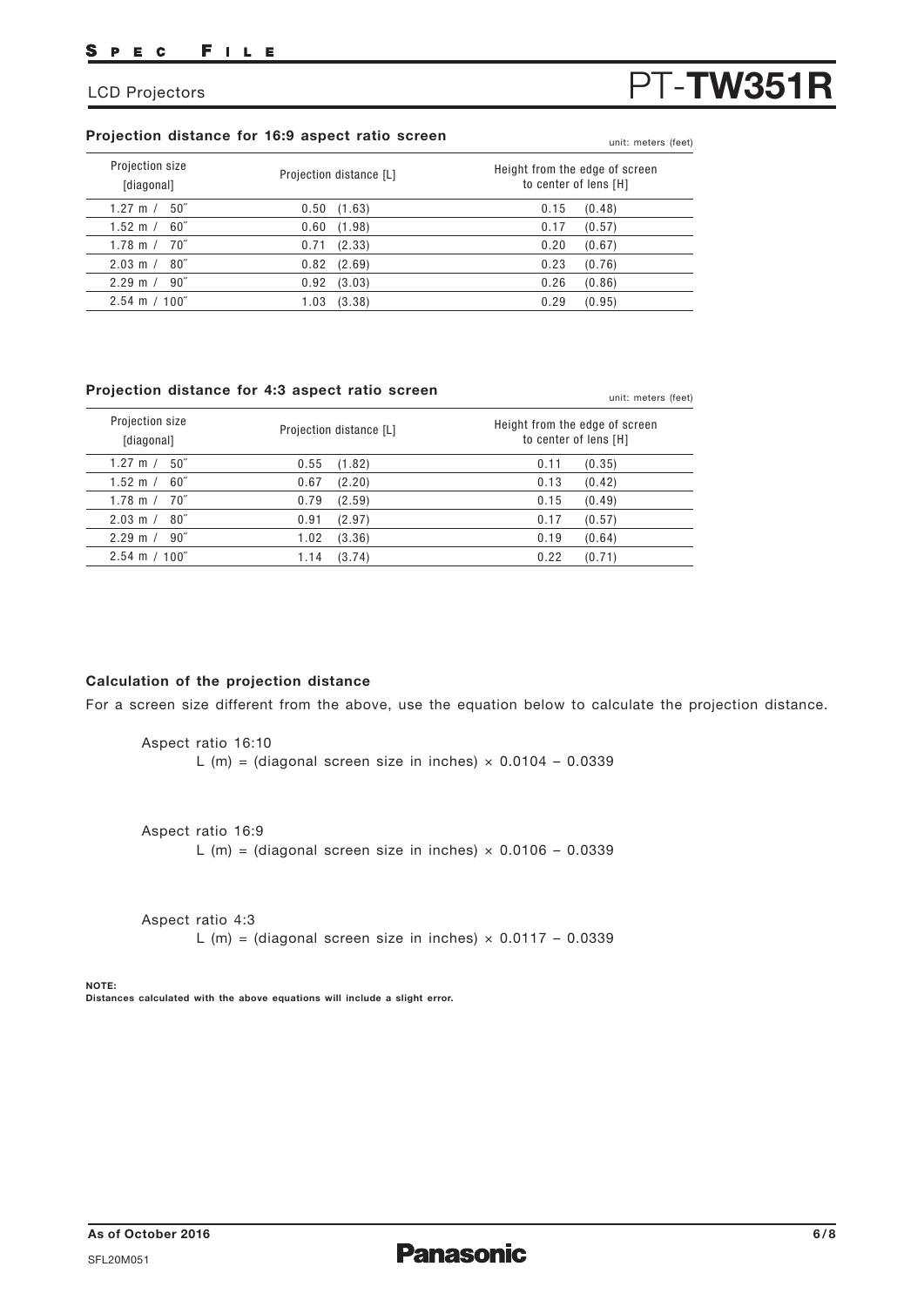### FILE P E C

# LCD Projectors **PT-TW351R**

## **List of compatible signals**

The signals that can be input to this projector are shown in the table below. Horizontal scanning frequencies of 15 kHz to 91 kHz, vertical scanning frequencies of 24 Hz to 85 Hz, and a dot clock of 162 MHz maximum can be input.

**NOTE: The native resolution of this projector is 1,280 × 800 pixels. If the display resolution of the input signal is different from the native resolution, image compression or expansion will be used to convert the input signal to a level within the native resolution.**

| Display mode              | Display<br>resolution          | Scanning frequency<br>н |      | Dot clock                | Format           |
|---------------------------|--------------------------------|-------------------------|------|--------------------------|------------------|
|                           | $(dots)^{*1}$                  | (kHz)                   | (Hz) | frequency<br>(MHz)       |                  |
| NTSC/NTSC4.43/PAL60/PAL-M | 720 × 480i                     | 15.7                    | 59.9 | $\overline{\phantom{0}}$ | S-VIDEO/VIDEO    |
| PAL/PAL-N/SECAM           | 720 × 576i                     | 15.6                    | 50.0 | $\equiv$                 |                  |
| 480i(525i)                | 720 × 480i                     | 15.7                    | 59.9 | 13.5                     | YCBCR/RGB        |
| 576i(625i)                | 720 × 576i                     | 15.6                    | 50.0 | 13.5                     |                  |
| 480i(525i)                | $720(1440) \times 480i^{2}$    | 15.7                    | 59.9 | 27.0                     | <b>HDMI</b>      |
| 576i(625i)                | 720(1440) × 576i <sup>*2</sup> | 15.6                    | 50.0 | 27.0                     |                  |
| 480p(525p)                | $720 \times 483$               | 31.5                    | 59.9 | 27.0                     | HDMI/            |
| 576p(625p)                | $720 \times 576$               | 31.3                    | 50.0 | 27.0                     | YPBPR(YCBCR)/RGB |
| 720(750)/60p              | $1280 \times 720$              | 45.0                    | 60.0 | 74.3                     |                  |
| 720(750)/50p              |                                | 37.5                    | 50.0 | 74.3                     |                  |
| 1080(1125)/60i*3          | $1920 \times 1080i$            | 33.8                    | 60.0 | 74.3                     |                  |
| 1080(1125)/50i            |                                | 28.1                    | 50.0 | 74.3                     |                  |
| 1080(1125)/24p            | $1920 \times 1080$             | 27.0                    | 24.0 | 74.3                     |                  |
| 1080(1125)/24sF           | 1920 × 1080i                   | 27.0                    | 48.0 | 74.3                     |                  |
| 1080(1125)/25p            | $1920 \times 1080$             | 28.1                    | 25.0 | 74.3                     |                  |
| 1080(1125)/30p            |                                | 33.8                    | 30.0 | 74.3                     |                  |
| 1080(1125)/60p            |                                | 67.5                    | 60.0 | 148.5                    |                  |
| 1080(1125)/50p            |                                | 56.3                    | 50.0 | 148.5                    |                  |
| <b>VGA</b>                | $640 \times 480$               | 31.5                    | 59.9 | 25.2                     | HDMI/RGB         |
|                           |                                | 35.0                    | 66.7 | 30.2                     |                  |
|                           |                                | 37.9                    | 72.8 | 31.5                     |                  |
|                           |                                | 37.5                    | 75.0 | 31.5                     |                  |
|                           |                                | 43.3                    | 85.0 | 36.0                     |                  |
| <b>SVGA</b>               | $800 \times 600$               | 35.2                    | 56.3 | 36.0                     |                  |
|                           |                                | 37.9                    | 60.3 | 40.0                     |                  |
|                           |                                | 48.1                    | 72.2 | 50.0                     |                  |
|                           |                                | 46.9                    | 75.0 | 49.5                     |                  |
|                           |                                | 53.7                    | 85.1 | 56.3                     |                  |
| MAC16                     | $832 \times 624$               | 49.7                    | 74.6 | 57.3                     |                  |
| <b>XGA</b>                | $1024 \times 768$              | 48.4                    | 60.0 | 65.0                     |                  |
|                           |                                | 56.5                    | 70.1 | 75.0                     |                  |
|                           |                                | 60.0                    | 75.0 | 78.8                     |                  |
|                           |                                | 68.7                    | 85.0 | 94.5                     |                  |
| 1152 x 864                | $1152 \times 864$              | 67.5                    | 75.0 | 108.0                    |                  |
| MAC21                     | $1152 \times 870$              | 68.7                    | 75.1 | 100.0                    |                  |
| $1280 \times 720$         | $1280 \times 720$              | 37.1                    | 49.8 | 60.5                     |                  |
|                           |                                | 44.8                    | 59.9 | 74.5                     |                  |

**\*1 The "i" appearing after the resolution indicates an interlaced signal.**

**\*2 Only compatible with dot clock frequency of 27 MHz (pixel repetition signal)**